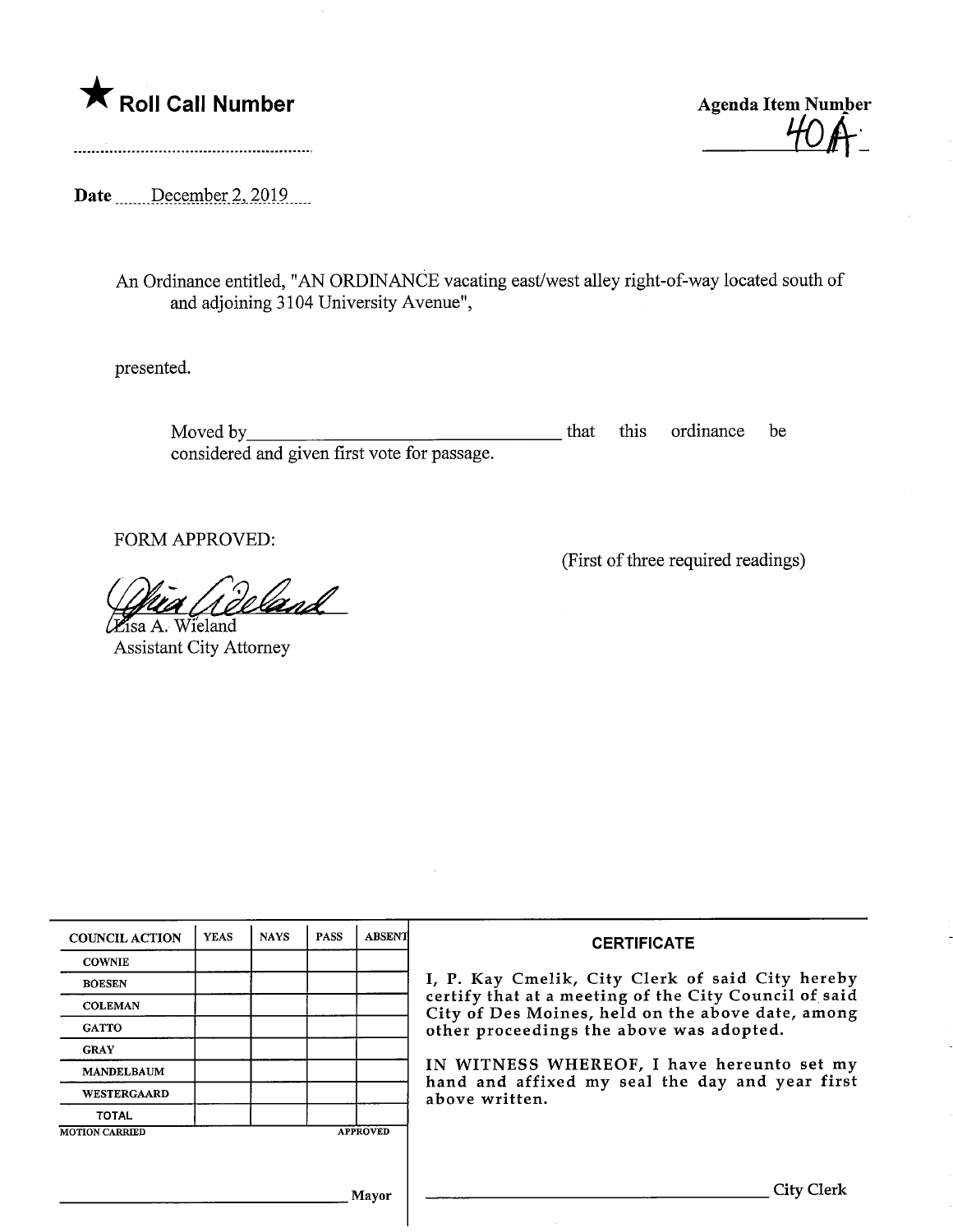$\mathcal{H}$ D A

Prepared by: Lisa A. Wieland. Assistant City Attorney. 400 Robert D. Ray Drive. Des Moines. Iowa 50309 (515) 283-4124 Return to: City Clerk's Office, 400 Robert D. Ray Drive, Des Moines, Iowa 50309

## ORDINANCE NO.

AN ORDINANCE vacating east/west alley right-of-way located south of and adjoining 3104 University Avenue.

WHEREAS, all prior requirements of law pertaining to the vacation of public right-of-way have been fully observed; and

WHEREAS, it is desirable that the public right-of-way herein described be vacated;

NOW, THEREFORE, BE IT ORDAINED by the City Council of the City of Des Moines, Iowa:

Sec. 1. That the east/west alley right-of-way located south of and adjoining 3104 University Avenue, more specifically described as follows, be and is hereby vacated:

ALL OF THE 14-FOOT WIDE ALLEY OF JAMES H. LOPER'S FIRST ADDITION, AN OFFICIAL PLAT IN THE CITY OF DES MOINES, POLK COUNTY, IOWA AND MORE PARTICULARLY DESCRIBED AS FOLLOWS:

BEGINNING AT THE NORTHEAST CORNER OF LOT 8, SAID JAMES H. LOPER'S FIRST ADDITION; THENCE SOUTH 89°43'50" WEST ALONG THE NORTH LINE OF SAID LOT 8 AND THE NORTH LINE OF LOTS 7 THROUGH 5 OF SAID JAMES H. LOPER'S FIRST ADDITION, 208.88 FEET TO THE NORTHWEST CORNER OF SAID LOT 5; THENCE NORTH 00°04'57" WEST ALONG THE WEST LINE OF SAID JAMES H. LOPER'S FIRST ADDITION, 14.00 FEET TO THE SOUTHWEST CORNER OF LOT 4 OF SAID JAMES H. LOPER'S FIRST ADDITION; THENCE NORTH 89°43'50" EAST ALONG THE SOUTH LINE OF SAID LOT 4 AND THE SOUTH LINE OF LOTS 1 THROUGH 3 OF SAID JAMES H. LOPER'S FIRST ADDITION, 208.90 FEET TO THE SOUTHEAST CORNER OF SAID LOT 1; THENCE SOUTH 00°02'05" EAST ALONG THE EAST LINE OF SAID JAMES H. LOPER'S FIRST ADDITION, 14.00 FEET TO THE POINT OF BEGINNING AND CONTAINING 0.07 ACRES (2,924 SQUARE FEET).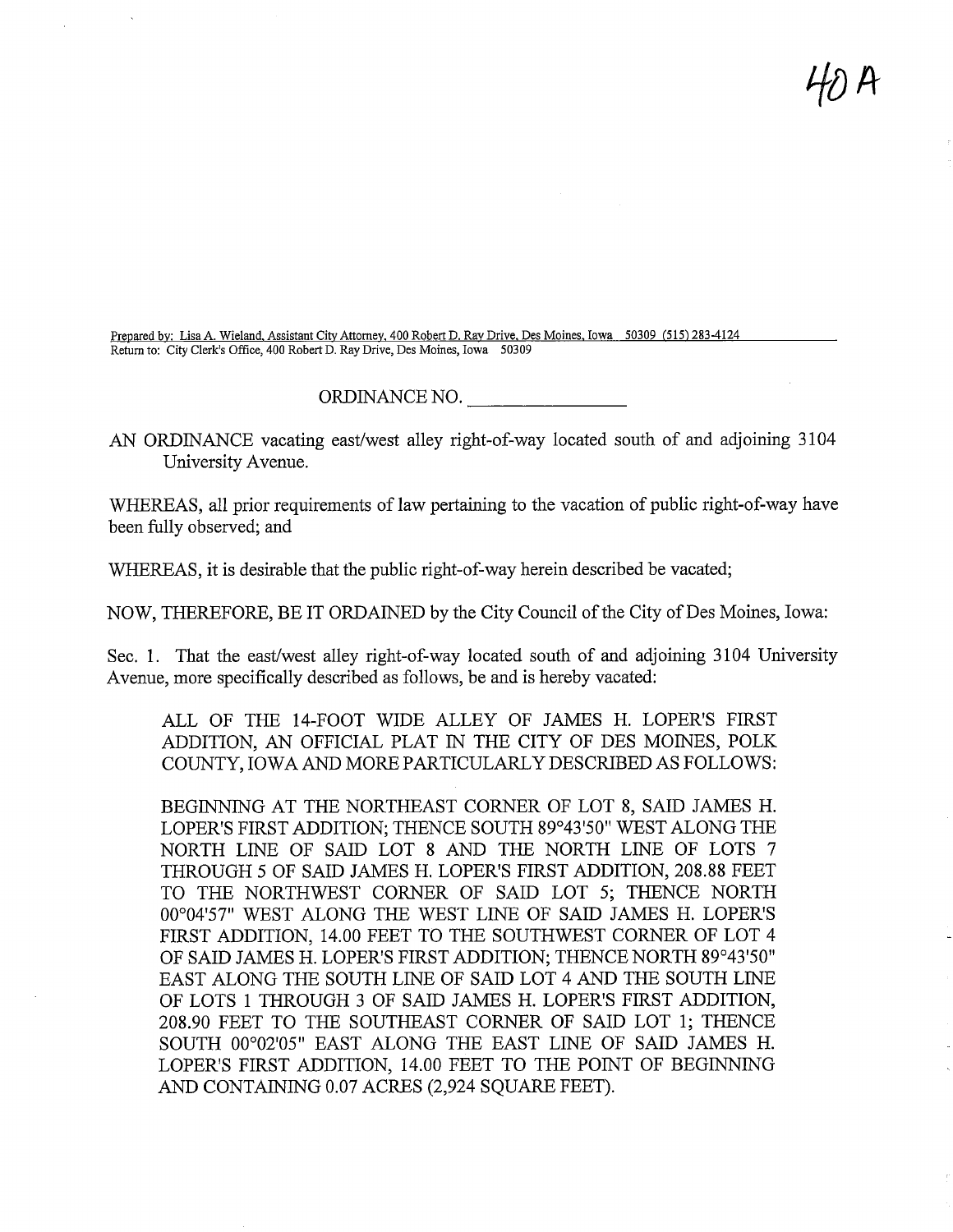Sec. 2. The City of Des Moines hereby reserves an easement upon the property described above for the continued use and maintenance of any utilities now in place, with the right of entry for servicing same.

Sec. 3. That the City Clerk is hereby authorized and directed to cause certified copies of this ordinance and proof of publication thereof together with proof of publication of the notice of the public hearing on this matter to be properly filed in the office of the Recorder of Polk County, Iowa.

Sec. 4. This ordinance shall be in full force and effect from and after its passage and publication as provided by law.

FORM APPROVED:

<u>land</u> *Asa A.* Wieland

Assistant City Attorney